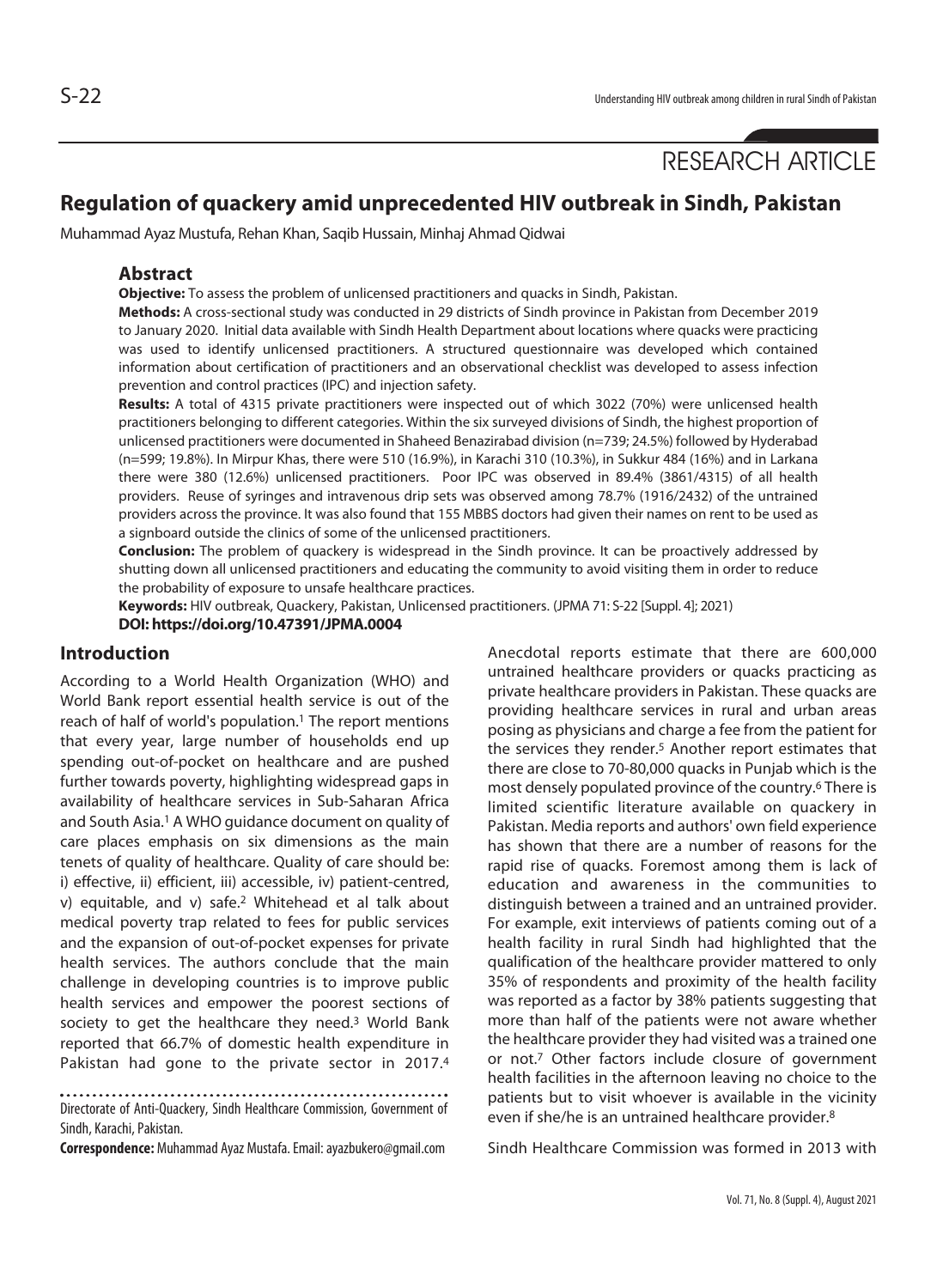the vision to regulate healthcare service delivery in Sindh province and to ensure quality of healthcare services. Its mission is to make provision for the improvement, access, equity, and quality of healthcare service, to ban quackery in all its forms and manifestations and to provide for ancillary matters.9 The Directorate of Anti Quackery within the Sindh Healthcare Commission is responsible to regulate quackery in the province.9

The Sindh province experienced an unprecedented paediatric HIV outbreak in April 2019. A large number of persons, mostly children, were infected with HIV in the rural town of Ratodero in Larkana district. The preliminary investigations had linked the outbreak to unsafe healthcare practices of trained and untrained healthcare providers practicing in the area as private practitioners.10,11 The Health Department of Sindh government instructed Sindh Healthcare Commission to conduct this study in response to the HIV outbreak to assess the problem of quacks in 29 districts of Sindh province and take steps in collaboration with other regulatory bodies to curtail the practice of quackery.

## **Methods**

A cross-sectional study was conducted in 29 districts of Sindh province of Pakistan from December 2019 to January 2020. For administrative purpose and engagement of Divisional Inspection and Enforcement Teams, the 29 districts were divided into six divisions which included 1) Karachi; 2) Hyderabad; 3) Mirpurkhas; 4) Sukkur; 5) Shaheed Benazirabad (formerly Nawabshah); and 6) Larkana.

Data available with Sindh Health Department about locations where quacks were practicing was used to identify practitioners and their detail was included in the inspection list.

The Directorate of Anti Quackery informed other regulatory authorities to take actions against those practicing without a valid medical license or a medical degree.

### **Assessment tool**

A structured questionnaire was developed which contained information about:

• Certification of practitioners:

• Observational checklist to assess infection prevention and control practices (IPC), injection safety and healthcare waste management.

The categories of persons/places that was obtained from available data suggesting that they were working as practitioners included:

- Non-qualified persons;
- Lady Health Visitors;
- Homeopathic practitioners;
- Medical stores providing injections and intravenous drips using a doctor's name; and,
- Laboratories prescribing medicines using a doctor's name.

The inspection teams documented the observations using the checklist which was prepared for data collection.

## **Results**

A total of 4315 healthcare providers working as private practitioners were inspected out of which 3022 (70%) were unlicensed practitioners working as doctors prescribing medicines, injections and intravenous (IV) drips.

The highest proportion of unlicensed practitioners was found in Shaheed Benazirabad (old name Nawabshah) division (n=739; 24.5%) followed by Hyderabad division (n=599; 19.8%). In Mirpur Khas, a total of 510 (16.9%), in Karachi 310 (10.3%), in Sukkur 484 (16%) and in Larkana 380 (12.6%) unlicensed practitioners were found. Table-1 details the number and types of establishments which were sealed.

**Table-:** Details of quack establishments which were sealed (N=3022).

| Category                                                                        | Larkana     | <b>Shaheed Benazirabad</b> | <b>Mirpur Khas</b> | Hvderabad   | Sukkur     | Karachi     |
|---------------------------------------------------------------------------------|-------------|----------------------------|--------------------|-------------|------------|-------------|
|                                                                                 | $(\% )$     | (Nawabshah) (%)            | (%)                | $(\% )$     | (% )       | $(\% )$     |
| Untrained and unlicensed persons practicing as a physician                      | 293 (77.1%) | 603(81.6%)                 | 450(88.2%)         | 538(89.8%)  | 333(68.8%) | 215(69.4%)  |
| Lady health visitors practicing as a physician                                  | $6(1.6\%)$  | 7(0.9%)                    | $6(1.2\%)$         | $7(1.2\%)$  | 12(2.5%)   | 7(2.3%)     |
| Homeopaths prescribing allopathic medicines and injections                      | 20(5.3%)    | 13(1.8%)                   | 22(4.3%)           | $31(5.2\%)$ | 27(5.6%)   | 43(13.9%)   |
| Medical stores providing injections and intravenous drips using a doctor's name | 33(8.7%)    | 46(6.2%)                   | $16(3.1\%)$        | 14(2.3%)    | 43(8.9%)   | $21(6.8\%)$ |
| Laboratories prescribing medicines using a doctor's name                        | 28(7.4%)    | 70(9.5%)                   | $16(3.1\%)$        | $9(1.5\%)$  | 69(14.3%)  | 24(7.7%)    |
| Total (N=3022)                                                                  | 380         | 739                        | 510                | 599         | 484        | 310         |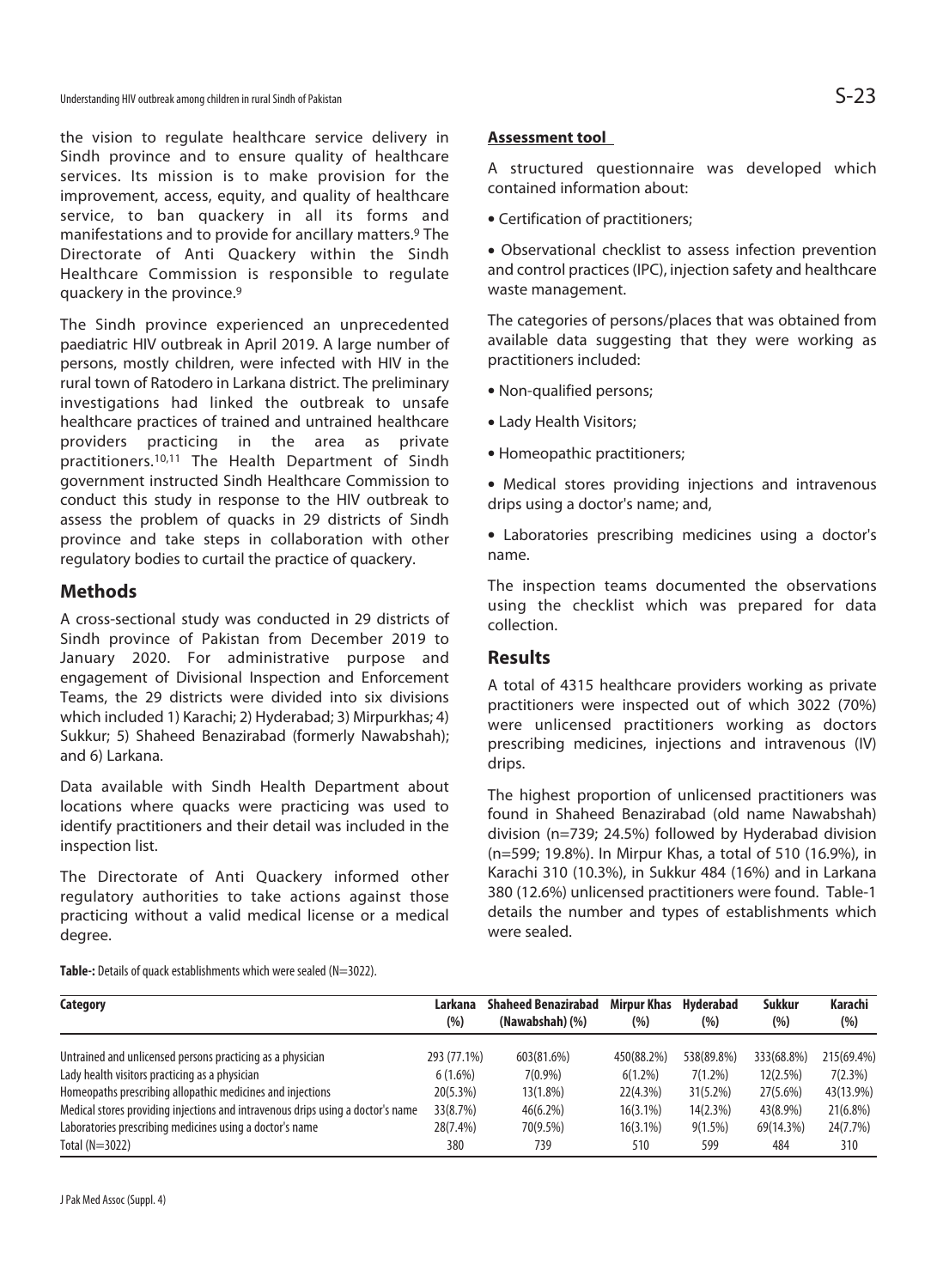The 3022 unlicensed practitioners included untrained and unlicensed persons, lady health visitors, and homeopaths, and medical stores providing injections and IV drips and laboratories prescribing medicines using a doctor's name. The details are provided in Table-1. Of the 3022, the larger proportion (n=2432; 80.5%) were persons with no medical background or training but were practicing as a medical practitioner, prescribing medicines, injections and IV drips and charging money from the patients.

During the exercise it was also found that 155 MBBS doctors had rented their signboard to non-qualified practitioners who were practicing and prescribing medicines, injections and drips for a charge. Poor IPC was observed in 89.4% (3861/4315) of the health providers.

# **Discussion**

The study highlighted that quackery is quite widespread in Sindh and to the best of the knowledge of authors this was the first time such regulatory steps were taken at a large scale to seal and shut down practices of many unlicensed practitioners in the province. More than 50% of the surveyed health practitioners were unlicensed and practicing as doctors which is an astounding number. Poor IPC practices were apparent in the large majority of the healthcare providers (89.4%). The study provided a snapshot of the problem that is not restricted to just one province, but is a serious healthcare delivery issue of the whole country.

Khan et al have cited certain contributing factors of public proneness towards quacks in Sindh. These factors include lack of licensed practitioners in the community, sensational and exaggerated claims of quacks to cure the illness, building strong relationship with the patient and the community, and providing immediate symptomatic relief.12 There are multiple other reasons that these unlicensed practitioners or quacks have had a mushroom growth in the past two or three decades. The government's primary health centres are often located far and away from the reach of many rural communities. In addition, they close around 2:00 pm which makes it almost impossible for working persons, even mothers tending to household and kitchen chores to leave everything and visit these centres. On the other hand, the unlicensed private practitioners establish their health facility within a community or village and have flexible working hours which suits the patients and communities. Because of poor literacy and lack of knowledge, patients accept and never question what is prescribed to them. Field experiences have indicated that with passage of time, the clientele of some of the unlicensed practitioners actually increase to many folds compared to a licensed

### physician.

The problem of quackery is not just restricted to Pakistan, but has been documented in neighbouring countries also. In India, especially in the dental care sector, quackery is quite common and because of inadequate numbers and prohibitive paying power of patients to trained and licensed dental practitioners, patients resort to reaching out to untrained dental practitioners and become prey to their unqualified practices.13

To achieve 2030 Agenda for Sustainable Development, health is central as it relates to many of the Sustainable Development Goals (SDG) and is the specific focus of Goal 3 (ensure healthy lives and promote well-being for all at all ages). Universal health coverage means that all individuals and communities receive the health services they need — including promotive, protective, preventive, curative, rehabilitative and palliative — of sufficient quality, without experiencing financial hardship.14

The study had certain limitation as it did not capture a representative sample. However, a large number of health facilities and providers were included but the authors believe that there may still be many unlicensed healthcare providers who may have been missed. The authors also think that during the visits some poor healthcare practices were observed and it is possible that a sizeable percentage may have been missed.

Out-sourcing of primary healthcare facilities in Sindh has resulted in significantly improved certain aspects quality and responsiveness of primary healthcare services. A small scale study published in 2014 assessed the quality of healthcare services at the contracted Basic Health Units (BHUs) with the Peoples Primary Healthcare Initiative (PPHI) and compared it with those managed by the local district government in the province of Sindh. The findings showed that there was a significant difference between the PPHI and the district government administered BHUs with regard to infrastructure, availability of essential medicines, basic medical appliances, mini-laboratory facilities and vehicles for referrals. These BHUs were found to have sufficient number of trained clinical staff and no punctuality and retention issues whatsoever. The district government administered BHUs presented a dismal picture in all the aspects.15

It is recommended to proactively address the problem of quackery by shutting down all unlicensed practitioners and reduce the demand of their services in the community by effective communication strategies. This will help in improving unsafe injection and infection control practices and healthcare waste management.